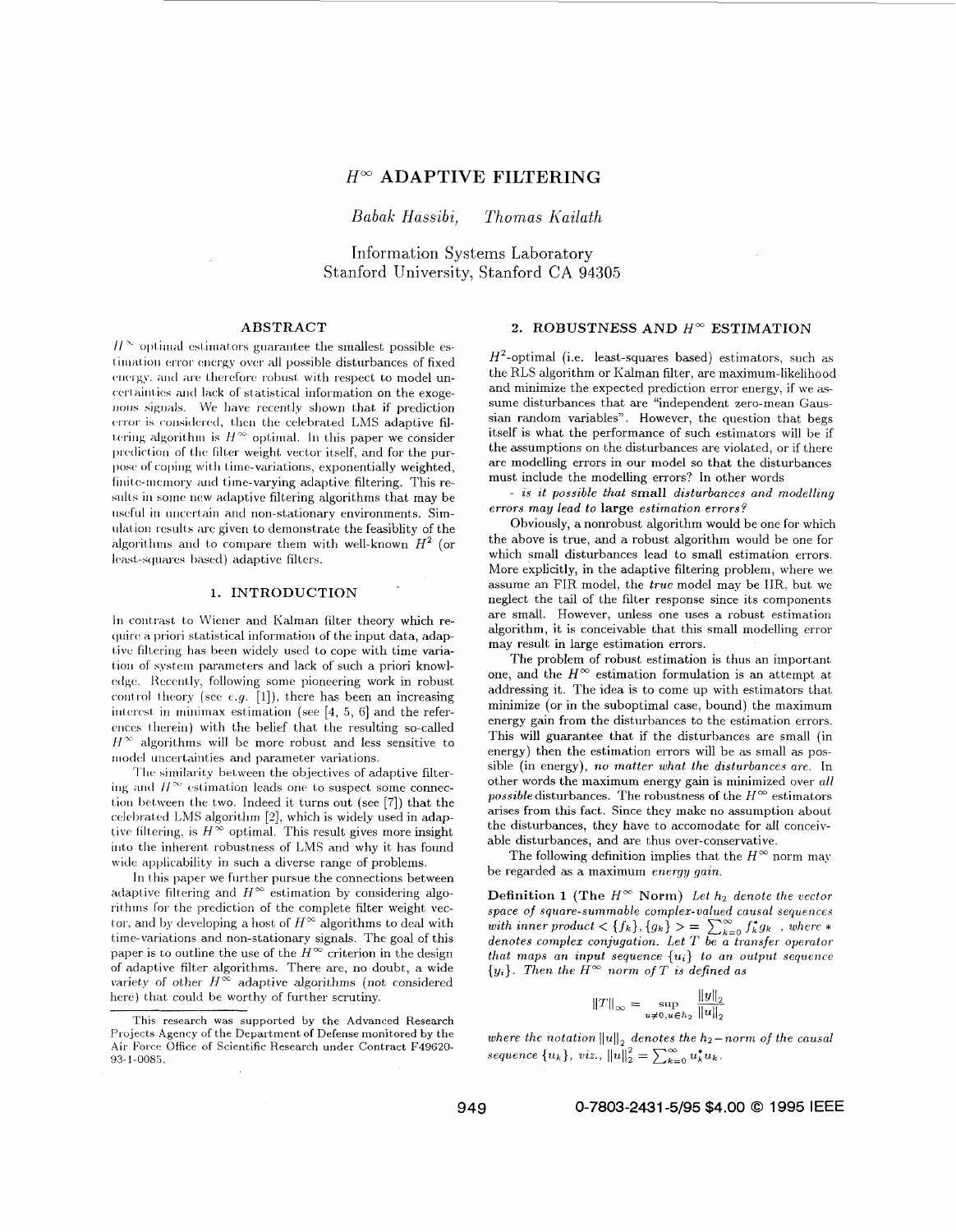#### **2.1.** Problem Formulations

In adaptive filtering we assume that we observe an output sequence  $\{d_i\}$  that obeys the following linear filter model

$$
d_i = h_i^T w + v_i, \tag{1}
$$

where  $h_i^T = \begin{bmatrix} h_{i1} & h_{i2} & \dots & h_{in} \end{bmatrix}$  is a known input vector,  $w$  is the unknown filter weight vector that we intend to estimate, and  $\{v_i\}$  is an unknown disturbance sequence that may include modelling errors. Let  $w_i = \mathcal{F}(d_0, d_1, \ldots, d_i)$ denote the estimate of *w* given the observations *{dj}* and  ${h_j}$  from time 0 up to and including time *i*.

Since we are first interested in predicting the output of the filter, we define the output prediction error as

$$
e_i = h_i^T w - h_i^T w_{i-1},
$$

*i.e.*, as the difference between the *uncorrupted* output  $h_i^T w$ *i.e.*, as the difference between the *uncorrupted* output  $h_i^2 w$  and  $h_i^T w_{i-1}$ , the output predicted at time  $i - 1$ . Any choice of estimation strategy  $\mathcal{F}(.)$  will induce a transfer operator from the disturbances  $\{\mu^{-\frac{1}{2}}(w-w_{-1}), \{v_j\}_{j=0}^i\}$  (where  $w_{-1}$ is an initial estimate of the weight vector  $w$  and  $\mu$  is a positive constant reflecting a priori knowledge of how close *w* is to  $w_{-1}$ ) to the output prediction errors  ${e_i}_{i=0}^i$ , that we shall denote by  $T_{o,i}(\mathcal{F})$ . See Figure 1.



Figure 1: Transfer operator from disturbances to output prediction error.

In the  $H^{\infty}$  framework, robustness is ensured by minimizing the maximum energy gain from the disturbances to the estimation errors. This leads to the following problem.

Problem 1 (Output Prediction) *Find an H<sup>w</sup>-optimal estimation strategy*  $w_i = \mathcal{F}(d_0, d_1, \ldots, d_i)$  that minimizes  $\left\|T_{o,i}(\mathcal{F})\right\|_{\infty}$ , and obtain the resulting

$$
\gamma_o^2 = \inf \mathcal{F} \|T_{o,i}(\mathcal{F})\|_{\infty}^2
$$
  
=  $\inf \mathcal{F} \sup_{w,v \in h_2} \frac{\sum_{j=0}^{\mathfrak{r}} |e_j|^2}{\mu^{-1} |w - w_{-1}|^2 + \sum_{j=0}^{\mathfrak{r}} |v_j|^2}.$  (2)

In some applications *(e.g.,* in system identification) one is interested in estimating the weight vector itself. In such cases we need to define the weight prediction error  $\tilde{w}_i =$  $w - w_{i-1}$ . As before, any choice of estimator  $\mathcal{F}(\cdot)$  will induce a transfer operator from the disturbances  $\{\mu^{-\frac{1}{2}}(w - \frac{1}{2})\}$  $w_{-1}$ ,  $\{v_j\}_{j=0}^i$  to the weight prediction errors  $\{\tilde{w}_j\}_{j=0}^i$ . This transfer operator we designate by  $T_{s,i}(\mathcal{F})$ .

Problem **2** (Weight Prediction) *Find un H"-optimal r...stimation strategy*  $w_i = \mathcal{F}(d_0, d_1, \ldots, d_i)$  that minimizes  $||T_{s,t}(\mathcal{F})||_{\infty}$ , and obtain the resulting

$$
\gamma_s^2 = \inf_{\mathcal{T}} \|T_{s,i}(\mathcal{F})\|_{\infty}^2.
$$

**In** the above two problems we have asumed that the weight vector *w* is constant in time. However, in many applications we need to cope with time-variations in  $w$  itself. One approach for such non-stationary situations is to use a secalled *exponential window.* The exponential window gives (exponentially) larger weight to the more recent data, whereby we may be able to compensate for a time-varying *w.* In particular, the prediction error and disturbance energies will be computed as:

$$
\sum_{j=0}^{i} \lambda^{-j} |e_j|^2 \text{ and } \sum_{j=0}^{i} \lambda^{-j} |v_j|^2, \quad (3)
$$

where  $0 < \lambda < 1$  is the so-called forgetting factor that is chosen based upon a priori knowledge of how fast the weight vector vanes with time.

Now for any choice of estimator *F,* we shall denote *by*   $T_{\lambda,i}(\mathcal{F})$  the transfer operator from the disturbances  $\{\mu^{-\frac{1}{2}}(w-\frac{1}{2})\}$  $(w_{-1}), \{\lambda^{-\frac{1}{2}}v_j\}_{j=0}^n\}$  to the prediction errors  $\{\lambda^{-\frac{1}{2}},\lambda^{-\frac{1}{2}}\}$ We are thus lead to the following problem. *F* 

**Problem 3 (Exponential Weights)** *Find an H<sup>* $\infty$ *</sup>-optimal estimation strategy*  $w_i = \mathcal{F}(d_0, d_1, \ldots, d_i)$  that minimizes  $||T_{\lambda,i}(\mathcal{F})||_{\infty}$ , and obtain the resulting

$$
\gamma_{\lambda}^{2} = \inf \mathcal{F} \quad ||T_{\lambda,i}(\mathcal{F})||_{\infty}^{2}
$$
\n
$$
= \inf \mathcal{F} \quad \sup_{w,v \in h_{2}} \quad \frac{\sum_{j=0}^{i} \lambda^{-j} |e_{j}|^{2}}{\mu^{-1}|w - w_{-1}|^{2} + \sum_{j=0}^{i} \lambda^{-j} |v_{j}|^{2}}
$$
\n(4)

Another approach for dealing with time-variations is the so-called sliding or finite-memory window. In this case one only considers the last  $L$  data points. Thus the prediction error and disturbance energies are computed as

$$
\sum_{j=i-L+1}^{i} |e_j|^2 \quad \text{and} \quad \sum_{j=i-L+1}^{i} |v_j|^2, \tag{5}
$$

respectively.

Defining by  $T_{L,i}(\mathcal{F})$ , the transfer operator from the disturbances  $\{\mu^{-\frac{1}{2}}(w-w_{-1}), \{v_j\}_{j=i-L+1}^i\}$  to the prediction errors  $\{e_j\}_{j=i-L+1}^i$ , we have the following problem.

**Problem 4 (Finite Memory Pr.)** *Find an H*<sup> $\infty$ </sup>-optimal *estimation strategy*  $w_i = \mathcal{F}(d_0, d_1, \ldots, d_i)$  *that minimizes*  $||T_{L,i}(\mathcal{F})||_{\infty}$ , and obtain the resulting

$$
\gamma_L^2 = \inf_{\mathcal{F}} \| T_{L,i}(\mathcal{F}) \|_{\infty}^2.
$$

#### **2.2.** Solutions

Finding the optimum value of  $\gamma$  in the preceding problems essentialy amounts to finding the maximum singular value of a linear time-varying operator. Upper bounds on  $\gamma$  can be found by checking for the positivity of the solution of a certain time-varying discrete-time Riccati recursion. Although both approaches can be used in principle, they require knowledge of *all* the input data vectors  $\{h_i\}$ .

Since in adaptive filtering problems we are given, and are forced to process, the data in real time, we cannot store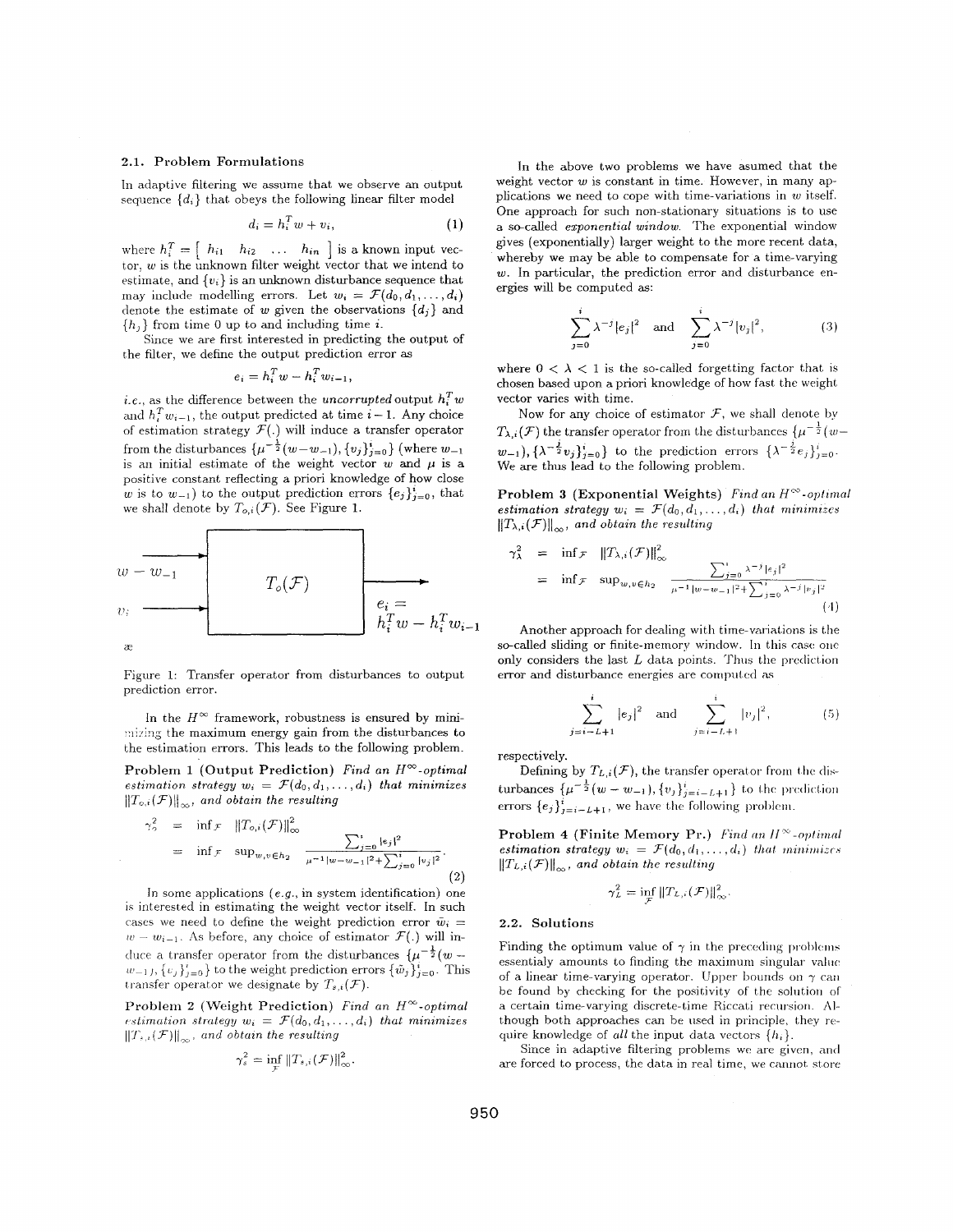all the data and use the aforementioned methods to compute bounds for  $\gamma$ . Therefore the main effort in  $H^{\infty}$  adaptive filtering is to obtain bounds on  $\gamma$  that use simple a priori knowledge of the  $\{h_i\}$  and not their explicit values.

Once such bounds are found, the adaptive filters readily follow from the standard solution to the  $H^{\infty}$  estimation problem (see e.g. [4]). In what follows we shall call the input vectors  $\{h_i\}$  exciting if,

$$
\lim_{N \to \infty} \sum_{i=0}^{N} h_i^T h_i = \infty.
$$

Moreover, we shall define

$$
h = \sup h_i^T h_i \quad , \quad \underline{h} = \inf h_i^T h_i
$$

and

$$
R_i = \frac{1}{i} \sum_{j=0}^{i-1} h_j h_j^T \quad , \quad R_i^L = \sum_{j=i-L+1}^i h_j h_j^T.
$$

Theorem 1 (Solution to Problem 1) If the input vec $tors\ h_i$  are exciting and

$$
\mu \bar{h} < 1,\tag{6}
$$

then

$$
\gamma_o = 1. \tag{7}
$$

If this is the case, an optimal  $H^{\infty}$  estimator is given by the LMS algorithm with learning rate  $\mu$ , viz.

$$
w_i = w_{i-1} + \mu h_i (d_i - h_i^T w_{i-1}) \qquad , \qquad w_{-1} \qquad (8)
$$

Note that, according to Theorem 1, the LMS algorithm guarantees that the energy of the prediction errors will never exceed the energy of the disturbances.

Note also that, via  $(6)$ , Theorem 1 gives an upper bound on the learning rate  $\mu$  that guarantess the  $H^{\infty}$  optimality of LMS. This is in accordance with the well-known fact that LMS behaves poorly if the learning rate is chosen too large. Theorem 2 (Solution to Problem 2)

$$
\gamma_s = \inf_i \sqrt{\frac{1}{\frac{1}{\mu(i+1)} + \frac{i}{i+1}\bar{\sigma}^2(R_i)}},\tag{9}
$$

where  $\bar{\sigma}(R_i)$  denotes the maximum singular value of  $R_i$ . An optimal  $H^{\infty}$  estimator is given by

$$
w_i = w_{i-1} + \frac{P_i h_i}{1 + h_i^T P_i h_i} (d_i - h_i^T w_{i-1}), \qquad w_{i-1} \tag{10}
$$

where  $P_i$  satisfies the recursion

**Contract Contract** 

$$
P_{i+1}^{-1} = P_i^{-1} + h_i h_i^T - \gamma_s^{-2} I,\tag{11}
$$

*initialized with*  $P_0^{-1} = (\mu^{-1} - \gamma_s^{-2})I$ .

Comparing the algorithm of Theorem 2 with the RLS algorithm [3], we note that the only difference is in the covariance update which, due to the subtraction of the diagonal matrix  $\gamma_s^{-2}I$ , is more conservative than that of RLS. This ensures that  $P_i$ , and hence the gain vector in Theorem 2, do not tend to zero, and is reminiscent of some ad-hoc schemes that are employed with RLS to guarantee that the gain vector does not go to zero (see  $[3]$ ).

Theorem 3 (Solution to Problem 3)

$$
\gamma_{\lambda}^{2} \leq \max \left( \mu \bar{h} , 1 + \frac{1 - \lambda}{\lambda} \frac{h}{\underline{h}} \right). \tag{12}
$$

An  $H^{\infty}$  estimator is given by (10), where now  $P_i$  satisfies

$$
P_{i+1}^{-1} = \lambda P_i^{-1} + \lambda h_i h_i^T - \gamma_{\lambda}^{-2} h_{i+1} h_{i+1}^T,
$$
 (13)

initialized with  $P_0^{-1} = \mu^{-1}I - \gamma_1^{-2}h_0h_0^T$ .

Note that if  $\mu \bar{h} < 1$  (in accordance with (6)) then

$$
\gamma_{\lambda}^2 \leq 1 + \frac{1 - \lambda}{\lambda} \cdot \frac{\bar{h}}{\underline{h}}.
$$

The second term in the above expression shows the deviation from the optimum value of  $\gamma = 1$ , that was obtained in Theorem 1, and that we must pay for because of the time-variation in the weight vector  $w$ .

Theorem 4 (Solution to Problem 4)

$$
\gamma_L^2 \le \sup_i \frac{\bar{h} + \bar{\sigma}(R_i^L)}{\frac{1}{\mu} + \bar{\sigma}(R_i^L)}.\tag{14}
$$

An  $H^{\infty}$  estimator is given by the following equations

$$
w_{i-1}^d = w_{i-1} + \frac{P_i^d h_{i-L}}{-1 + h_{i-L}^T P_i^d h_{i-L}} (d_{i-L} - h_{i-L}^T w_{i-1}) \tag{15}
$$

for "downdating", with

$$
(P_i^d)^{-1} = P_i^{-1} - (1 - \gamma_L^{-2})h_{i-L}h_{i-L}^T,
$$
 (16)

$$
and
$$

$$
w_i = w_{i-1}^d + \frac{P_i h_i}{1 + h_i^T P_i h_i} (d_i - h_i^T w_{i-1}^d)
$$
 (17)

for "updating", with

$$
P_{i+1}^{-1} = (P_i^d)^{-1} + (1 - \gamma_L^{-2})h_{i+1}h_{i+1}^T.
$$
 (18)

Note, from Theorem 4, that if  $\mu \bar{h} < 1$  then  $\gamma_L < 1$ , and that if  $\mu \bar{h} > 1$  then  $\gamma_L > 1$ . However, the case  $\mu \bar{h} =$ 1 deserves special attention since it leads to the following LMS-type finite-memory algorithm.

Corollary 1 (Finite Memory LMS) Suppose that  $\mu \bar{h} =$ 1. Then  $\gamma_L = 1$ , and an  $H^{\infty}$  optimal estimator is given by the following LMS-type algorithm

$$
w_{i-1}^d = w_{i-1} - \mu h_{i-L} (d_{i-L} - h_{i-L}^T w_{i-1}) \tag{19}
$$

for "downdating", and

$$
w_i = w_{i-1}^d + \mu h_i (d_i - h_i^T w_{i-1}^d)
$$
 (20)

for "updating".

#### 2.3. General Time-Variation

In this section we shall consider a time-varying filter model of the form

$$
d_i = h_i^T x_i + v_i,\tag{21}
$$

where the only difference with (1) is that  $\{x_i\}$ , the weight vector we intend to estimate, is time-varying. As before, we shall denote by  $\hat{x}_i = \mathcal{F}(d_0, d_1, \dots, d_{i-1})$  the prediction of the weight vector  $x_i$ , and define the output prediction error as

$$
e_i = h_i^T x_i - h_i^T \hat{x}_i.
$$